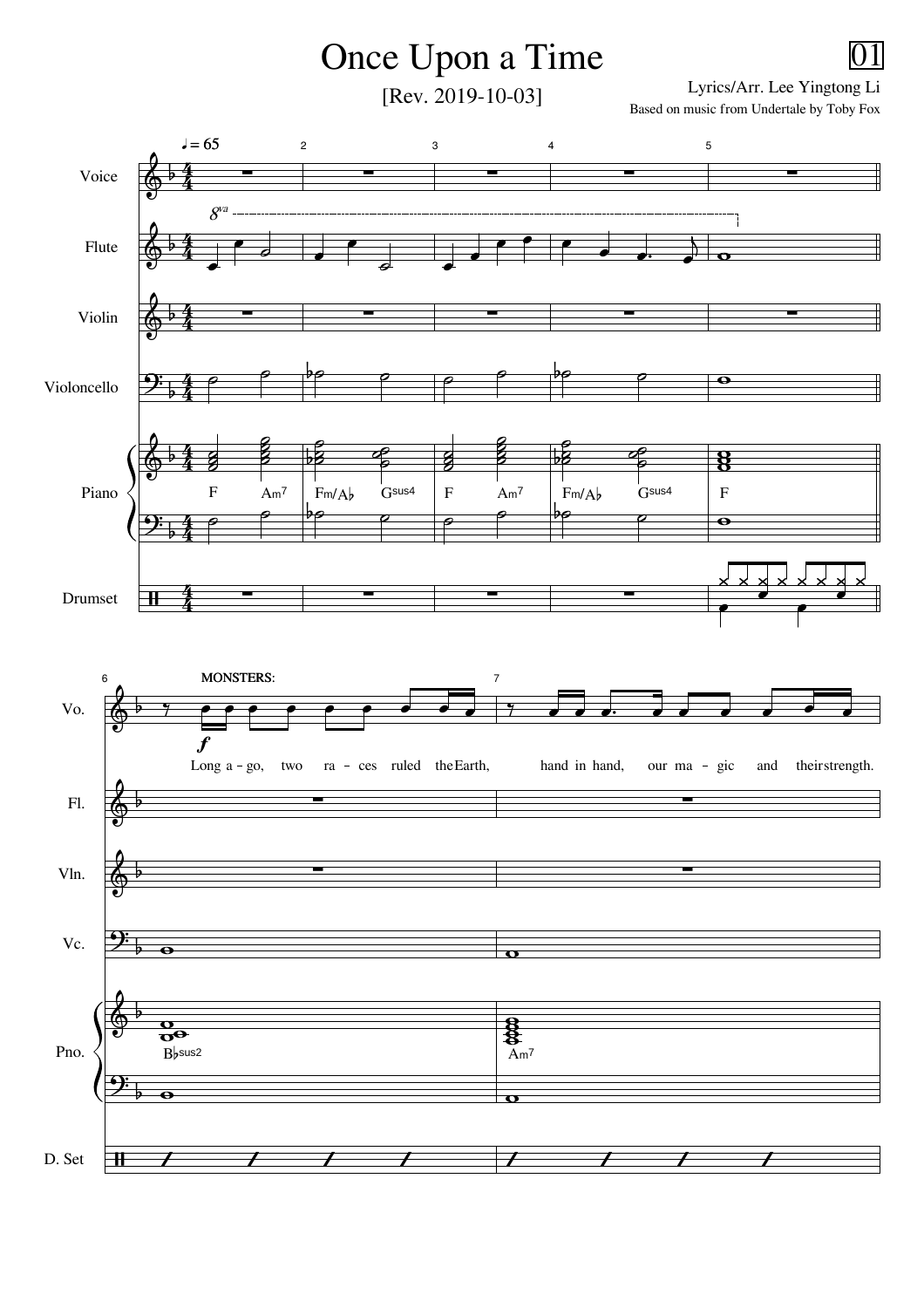

 $\overline{c}$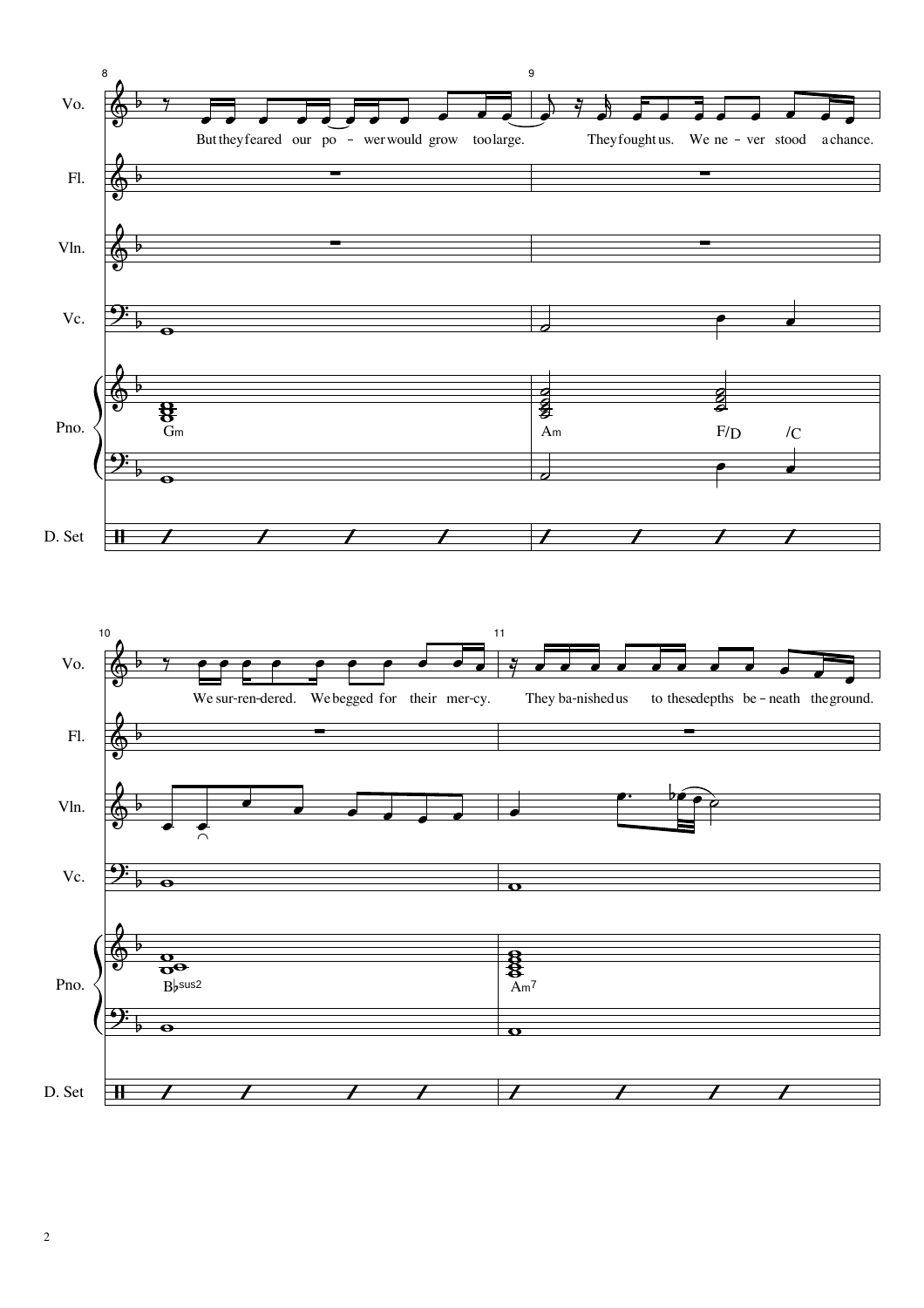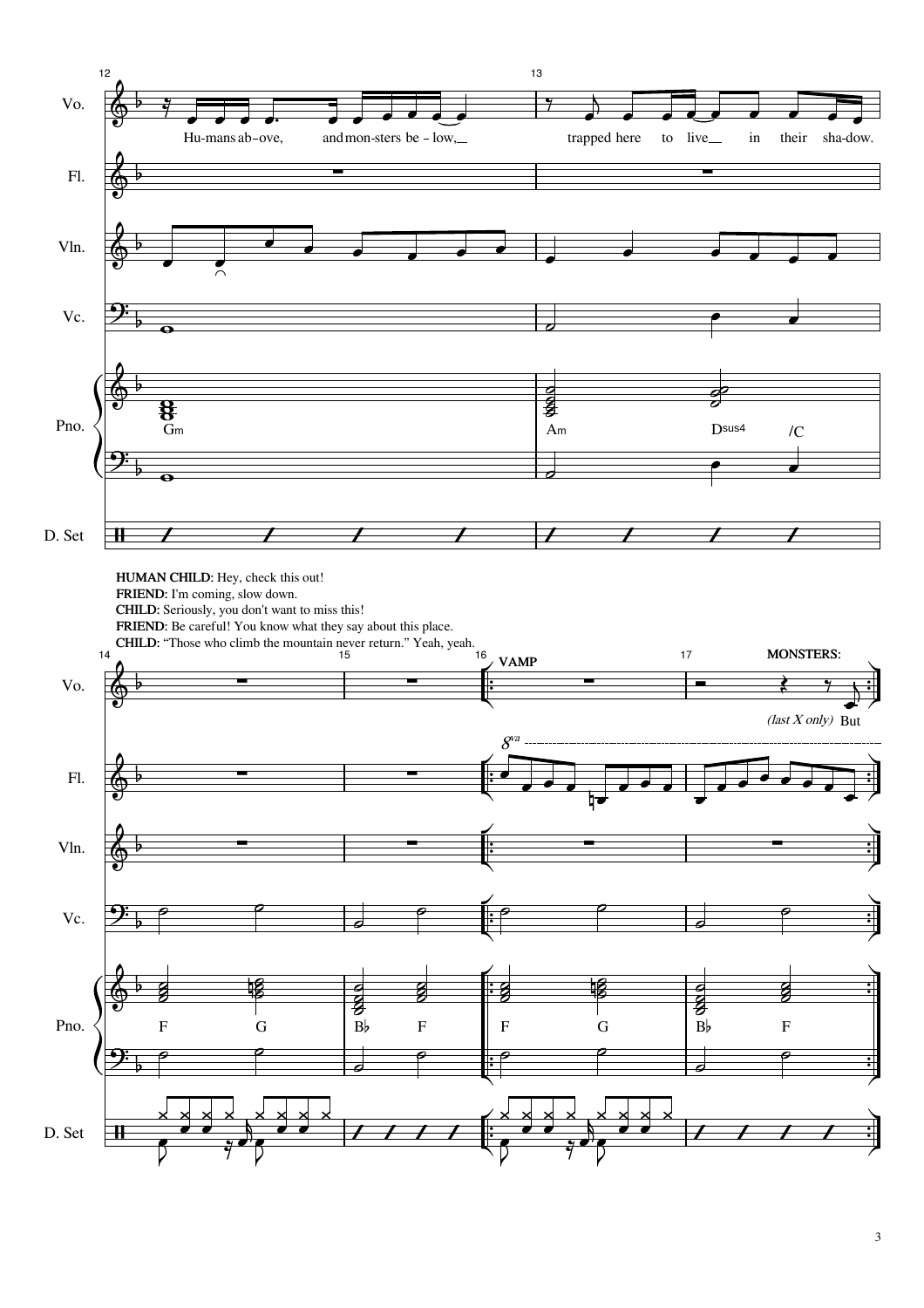